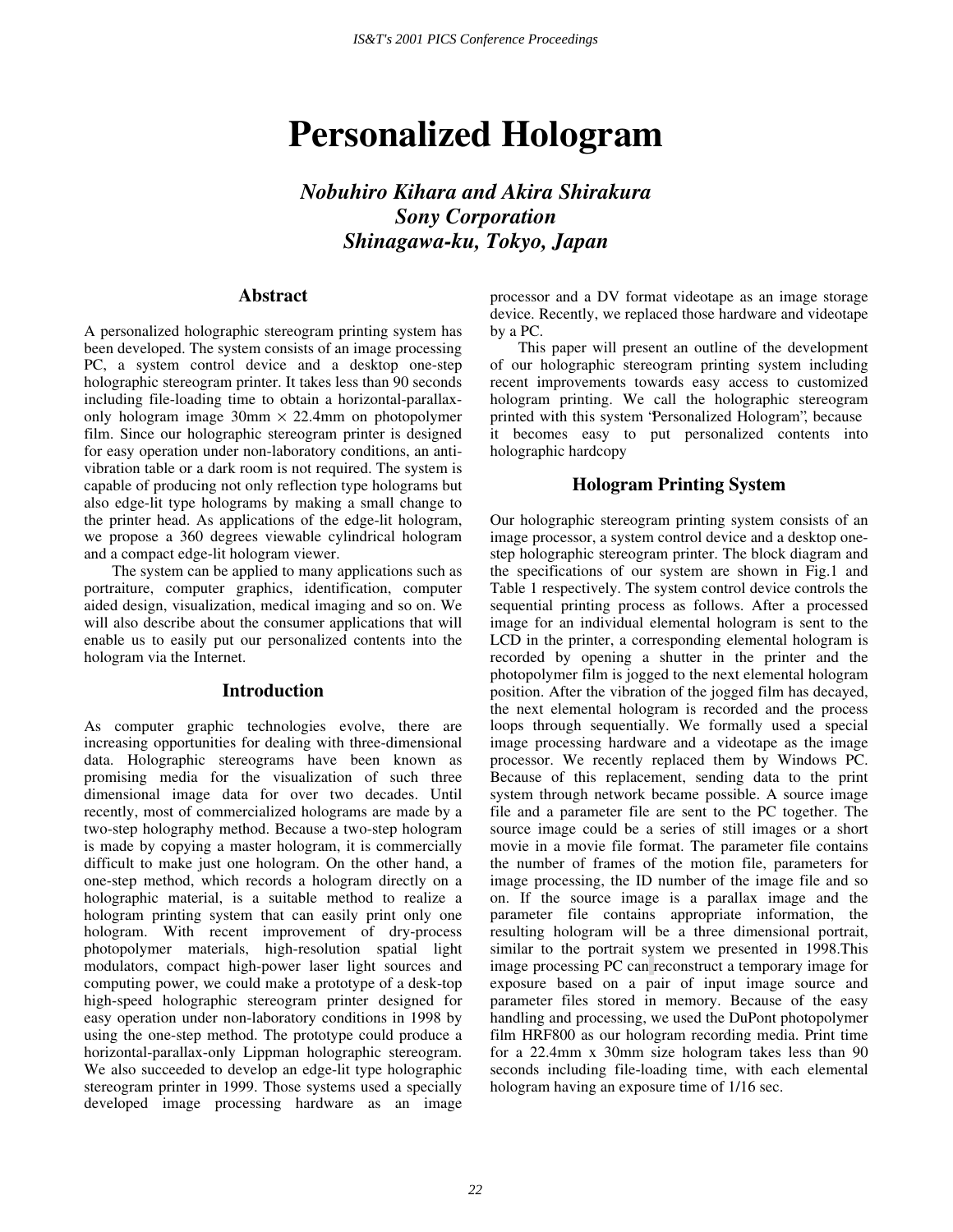| <b>Printing Image Size</b>   | $22.4mm(h) \times 30mm(v)$                 |
|------------------------------|--------------------------------------------|
| <b>Viewing Angle</b>         | $60 \text{deg}(h) \times 40 \text{deg}(v)$ |
| <b>Element Hologram Size</b> | $0.2mm(width) \times 30mm(v)$              |
| <b>Printing Speed</b>        | 90 seconds                                 |
| <b>Light Source</b>          | 150mW SHG-YAG Laser                        |
| <b>Recording Wavelength</b>  | 532nm                                      |
| <b>Printer Size</b>          | $700$ mm $\times$ 500mm $\times$ 300mm     |

**Table 1 Specifications of the hologram printing system** 



*Figure 1. Block diagram* 

# **Optical System**

The optical system of our holographic stereogram printer is schematically shown in Fig. 2. We used a 150mW SHG-YAG laser with 532nm wavelength as the light source. Because we have used a thin film as our recording media and hologram recording is very sensitive to vibration, film stabilization during hologram exposure was a crucial point for our system. So the mechanical head was designed to minimize the vibration by attaching a stable rigid optical element to the film at the exposing area. By this head mechanism, the vibration decay time was shortened drastically.



*Figure 2. Optical system* 

This optical system can print not only a reflection type (or Lippman type) holographic stereogram but also an edgelit type holographic stereogram by making a small change to the printer head and the reference beam path. Fig.3 and Fig.4 show the comparison between the reflection type and the edge-lit type head. In case of the reflection type head, an optical element is pressed onto the film in order to keep the hologram film rigid during exposure of an elemental hologram. On the other hand, a glass block is pressed onto the hologram film and an index matching fluid is supplied between the glass block and the hologram film for the edgelit type head. A reference beam for the edge-lit hologram was introduced from the edge of the glass block. The size of this optical system is only about 700mm  $\times$  500mm  $\times$ 300mm including the vibration isolation table.



*Figure 3. Reflection type head Figure 4. Edge-lit type head* 

## **Edge-Lit Hologram Viewer**

We also developed a viewer for the edge-lit hologram. This viewer consists of a  $35 \text{mm} \times 25 \text{mm} \times 20 \text{mm}$  glass block and a 3.5V LED. We found that the brightness of an LED is bright enough to illuminate this size of edge-lit hologram. A small button type battery can be used for the LED power source. The illumination light from the LED is collimated at the mirror on top of the glass block and illuminates the holographic stereogram. The holographic stereogram and the glass block were laminated with optical adhesive (Fig.5).



*Figure 5. Edge-lit hologram viewer*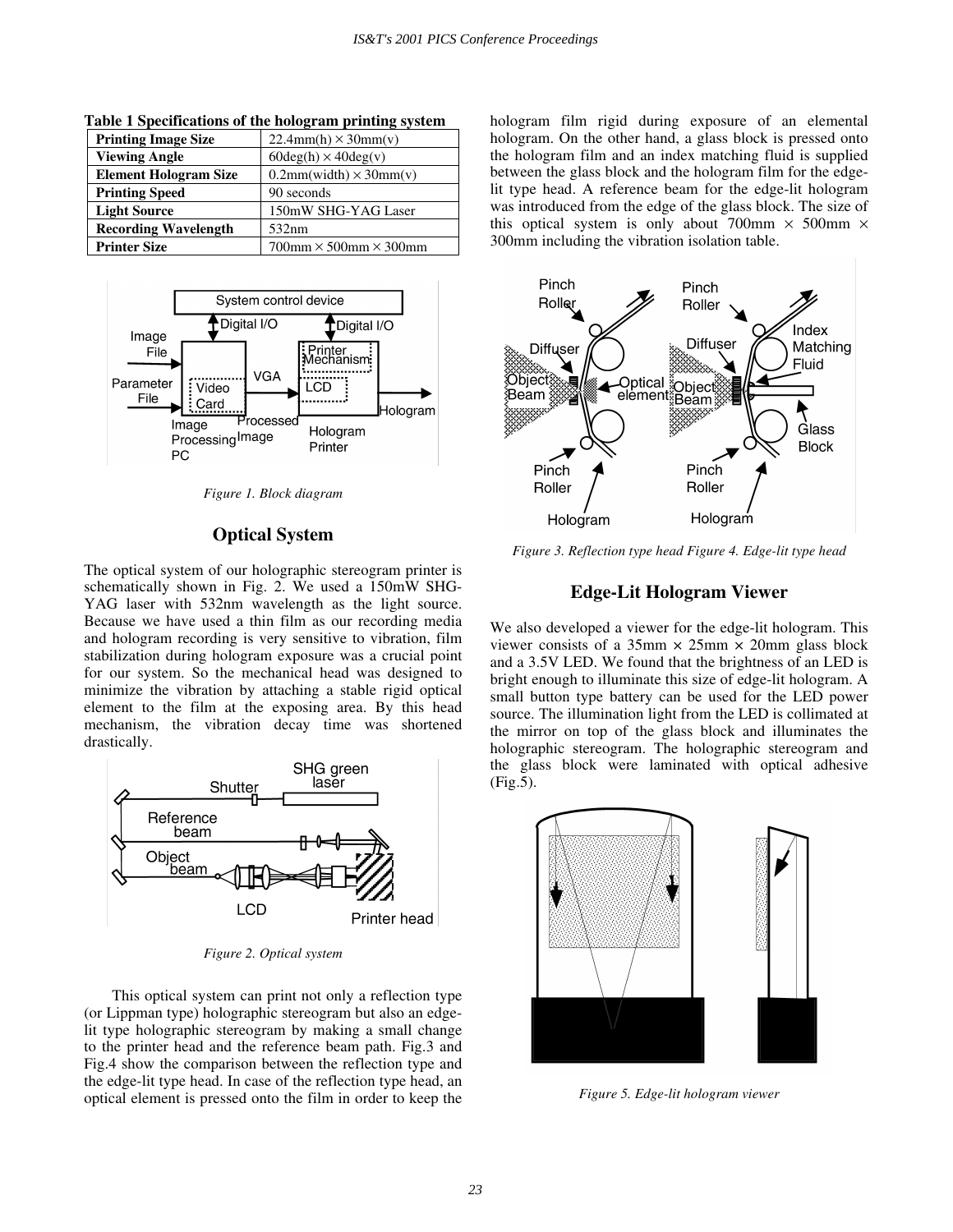

*Figure 6. Hologram image reconstructed from the viewer* 



*Figure 7. A turntable type image-capturing camera* 



*Figure 8. Cross section of a cylindrical edge-lit hologram viewer* 

We show a reconstructed image of the edge-lit hologram with this viewer in Fig.6. The image quality is adequate from the viewpoint of uniformity, resolution and brightness. By using a turntable type image-capturing camera, our edge-lit holographic stereogram printer can be applied to a cylindrical format (Fig.7). A cylindrical viewer is needed for reconstructing the cylindrical edge-lit holographic stereogram. Fig.8 is a cross sectional figure of the cylindrical viewer. We could see the reconstructed image from 360 degrees around.

## **Applications**

Our system can be applied to many fields. We would like to show some applications below.

#### **Applications for Three Dimensional Image**

We developed a parallax image capturing camera system in 1998. As we presented then, our system becomes a three-dimensional portrait system if used with the camera system. In the camera system, parallax images could be captured with a moving video camera in 5 seconds. While the parallax images are being captured, they can be monitored by the subject person from his sitting position by means of a half mirror (Fig.9).



*Figure 9. Monitor and Half Mirror* 

The resulting hologram can express not only three dimensional image but also 5 seconds of slow movement by changing viewing position. We demonstrated this portrait system for 5 months at Sony's entertainment center Metreon in San Francisco in 1999, which was quite popular. The high reliability of the system was also proved through this demonstration. In addition, in the latest implementation, the image data is sent from the camera to the printer via network, enabling the camera to be installed in a variety of locations, which data can be sent to a printing center.

#### **Applications for Two Dimensional Image**

Although three-dimensional reality is not shown, a simple short movie or multiple still images can be used as the hologram contents. Any type of differences in images other than parallax can be chosen to be seen from each